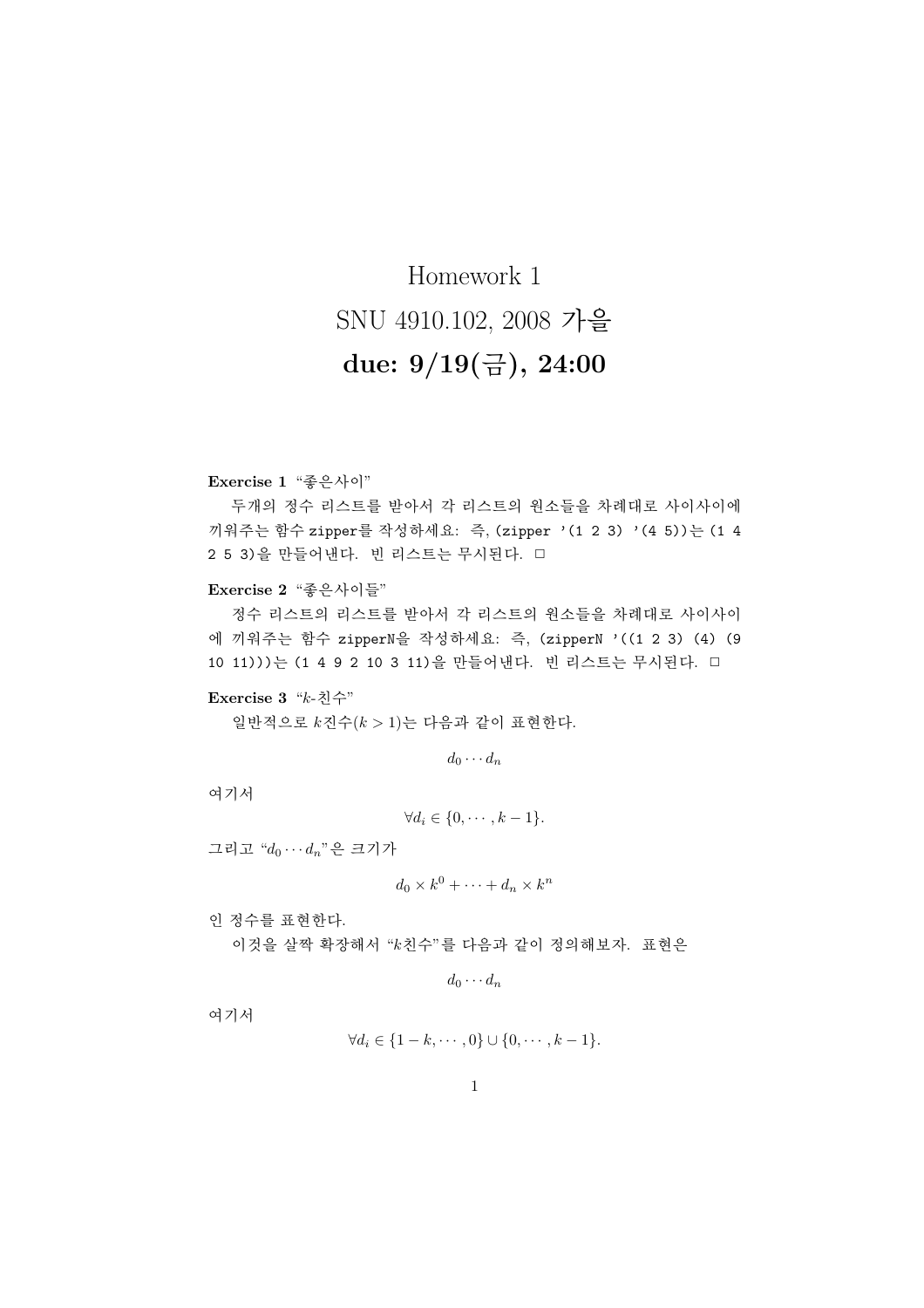그리고 " $d_0 \cdots d_n$ "은 크기가

 $d_0 \times k^0 + \cdots + d_n \times k^n$ 

인 정수를 표현한다.

예를 들어, 2친수의 경우를 생각하자. 베이스가 {-1,0,1}이 되겠다. 0이 0을, +가 1을 -가 -1을 표현한다고 하면, + 는 1을, +0+는 5를, +-는 -1을, +-0-는 -9인 정수를 표현한다.

이러한 2친수 N의 집합을 귀납적으로 정의하면 다음과 같다:

```
N ::= 0
     \vert +\left| \cdot \right|\vert 0N
     |\quad +N\vert -N
```
그리고, Scheme에서는 2친수 N을 다음과 같은 방법 N에 의해 Scheme의 리스 트로 표현할 수 있다:

```
0 = (cons 'z nil)\pm = (cons 'p nil)
 = = (cons 'n nil)
0N = (\text{cons } 'z N)+N = (\text{cons } 'p N)\frac{-N}{N} = (cons 'n <u>N</u>)
```
즉, 0+-는 Scheme에서

(cons 'z (cons 'p (cons 'n nil)))

로 표현된다, 왜냐하면

 $0+-$  = (cons 'z  $+-$ )  $=$  (cons 'z (cons 'p  $=$ ))  $=$  (cons 'z (cons 'p (cons 'n nil))).

자 이제, 위와 같이 표현되는 2치수를 받아서 그것의 값을 계사하는 함수 crazy2val을 정의하라

crazy2val : 2친수 → 정수.

 $\Box$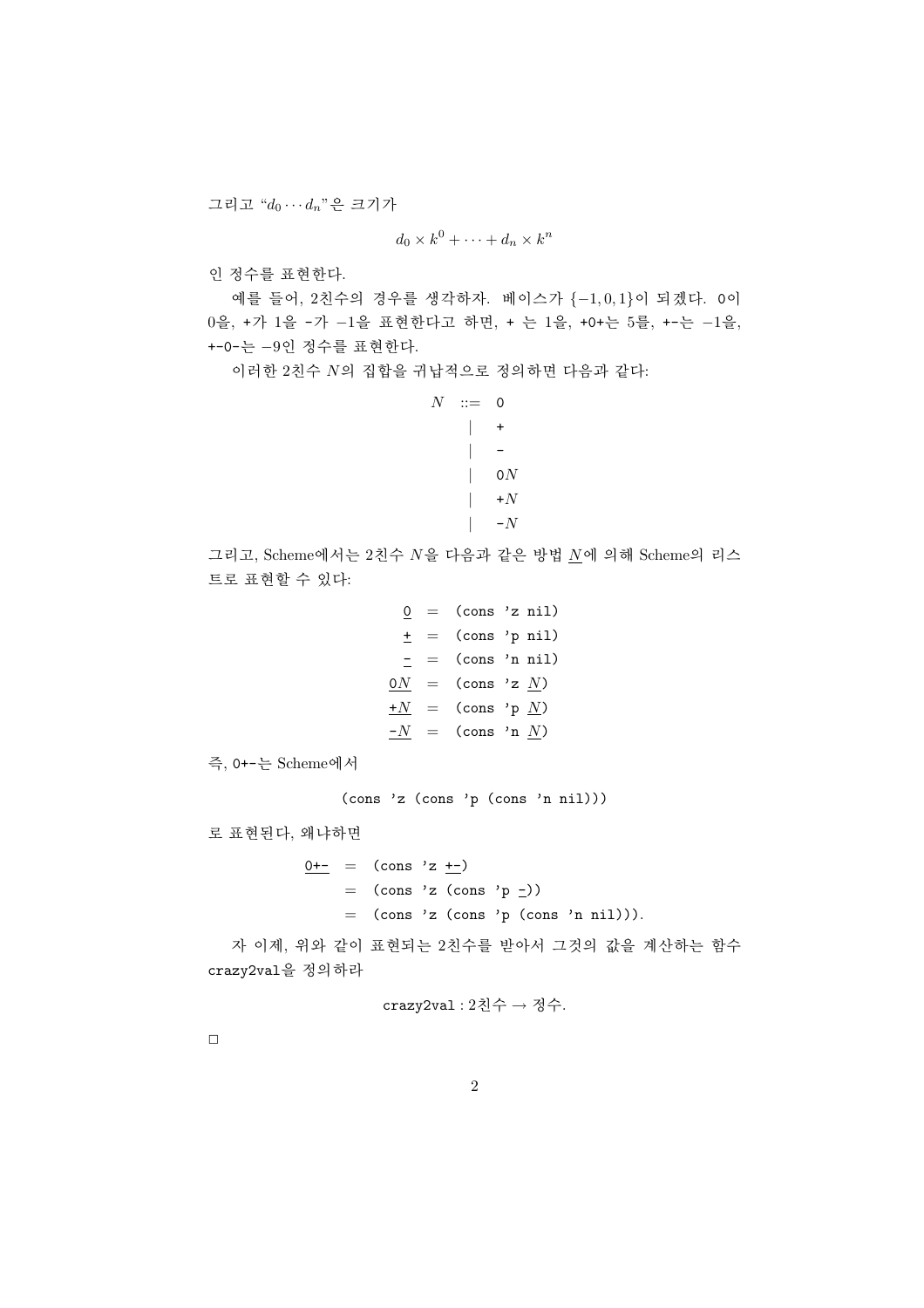Exercise 4 "2친수 더하기"

두 2친수를 받아서 2친수의 합에 해당하는 2친수를 내어놓는 함수 crazy2add를 정의하라

crazy2add : 2친수 × 2친수 → 2친수.

위의 crazy2add는 다음의 성질이 만족되야 한다:

 $\bullet$  당연히, 임의의 2친수  $z$  과  $z'$ 에 대해서

(crazy2val (crazy2add  $z$   $z'$ )) = (crazy2val  $z$ ) + (crazy2val  $z'$ ).

• crazy2add은 재귀적으로 정의되야 한다.

 $\Box$ 

Exercise 5 "나무구조 데이타"

컴퓨터과학(computer science)은 나무를 사랑한다. 깊고 검은 숲이나, 아름 드리 나무나. 왕성하게 뻗은 가지들을 우리는 늘 다루게 된다.

나무구조(혹은 가지구조, tree)는 다음과 같이 정의된다:

- 기본 나무구조: 잎새 하나는 나무구조이다.
- 나무구조들을 품고있는 나무구조: 하나의 꼭지에서 한 개 이상의 나무구 조들이 하나하나 가지로 뻗어나간 구조는 다시 나무구조이다.

위의 두 가지 조건이 나무구조를 만드는 두가지 방법을 결정한다: 기본적인 나 무를 만드는 방법(base case)과 만든 나무들을 가지고 새로운 나무를 만드는 방 법(inductive case).

나무구조를 만드는 다음의 두 함수를 정의하라:

```
leaf: \alpha \rightarrow tree
```
## $node : tree list \rightarrow tree$

leaf는 임의의 타입("α"로 표현하기로 하자)의 값을 가지는 잎새 나무를 만든다. 즉, (leaf 1) 하면 정수 1을 가지는 잎새 나무가, (leaf 'a) 하면 심볼 a를 가지는 잎새나무가, (leaf '(1 2))하면 리스트 (12)를 가지는 잎새나무 가 되겠다. node는 나무들의 리스트를 받아서 그들을 차례로 매달고 있는 새 로운 나무를 만든다. node가 빈 리스트를 받으면 빈 나무를 만든다.

나무를 사용하는 다음 세가지 함수들도 정의하라:

```
is-empty-tree?: tree \rightarrow bool\mathtt{is}\text{-}\mathtt{leaf}? : \mathit{tree} \rightarrow \mathit{bool}leaf-val: tree \rightarrow \alphanth-child : tree \times nat \rightarrow tree
```